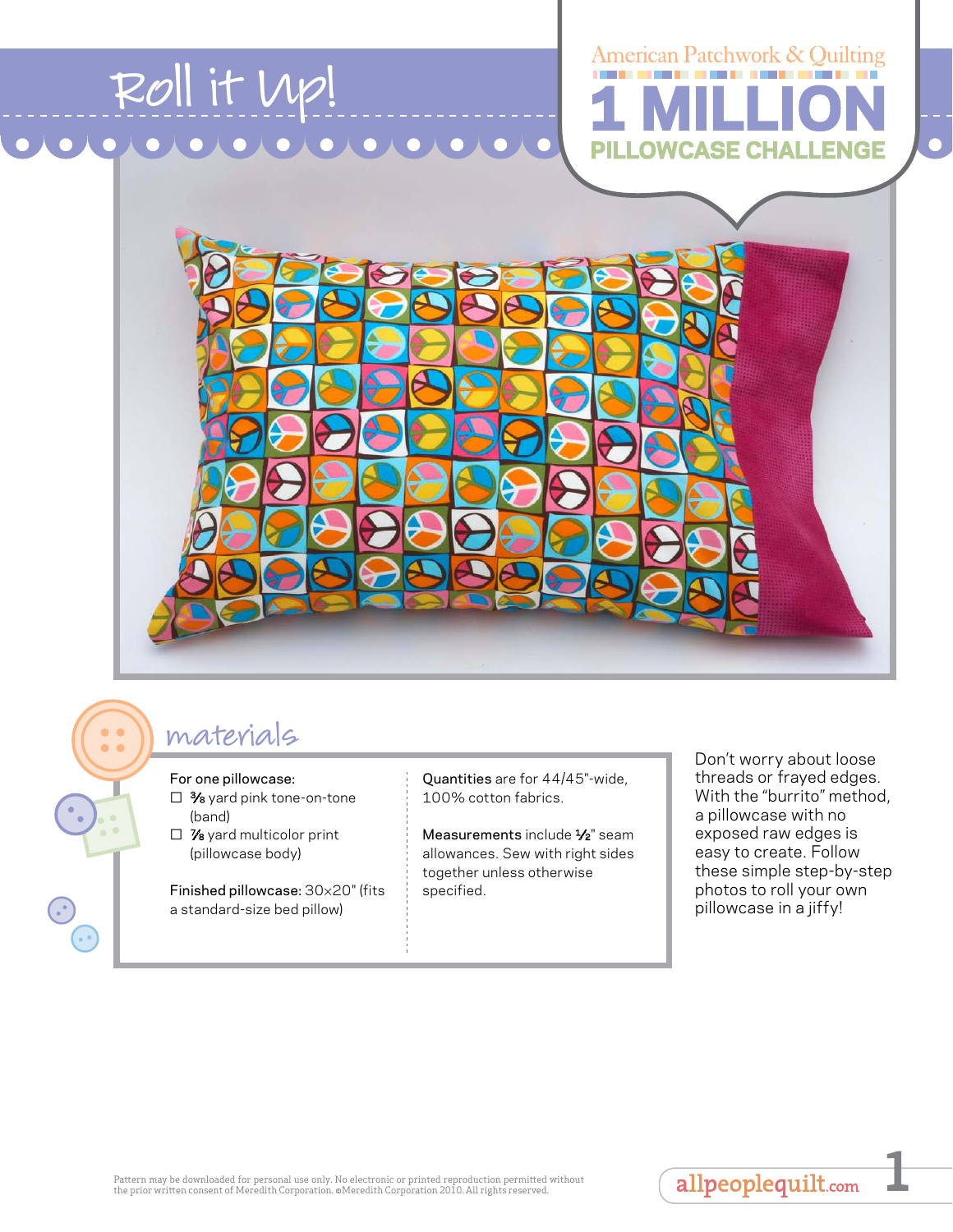

From pink tone-on-tone, cut:  $\square$  1-10×41" strip From multicolor print, cut: □ 1-261⁄2×41" rectangle

Place pink strip right side up on work surface. Matching up long edges, put multicolor rectangle right side down atop pink strip. Pin edges together if desired.



Beginning at lower long edge, roll the multicolor rectangle toward the pink strip.





Stop rolling when you reach a point about halfway up the pink strip. The upper raw edges should still be aligned.

Wrap the pink strip around the rolled multicolor rectangle to form a tube. Pin the three raw edges together, making sure the rolled rectangle portion does not get pinned *(inset)*.



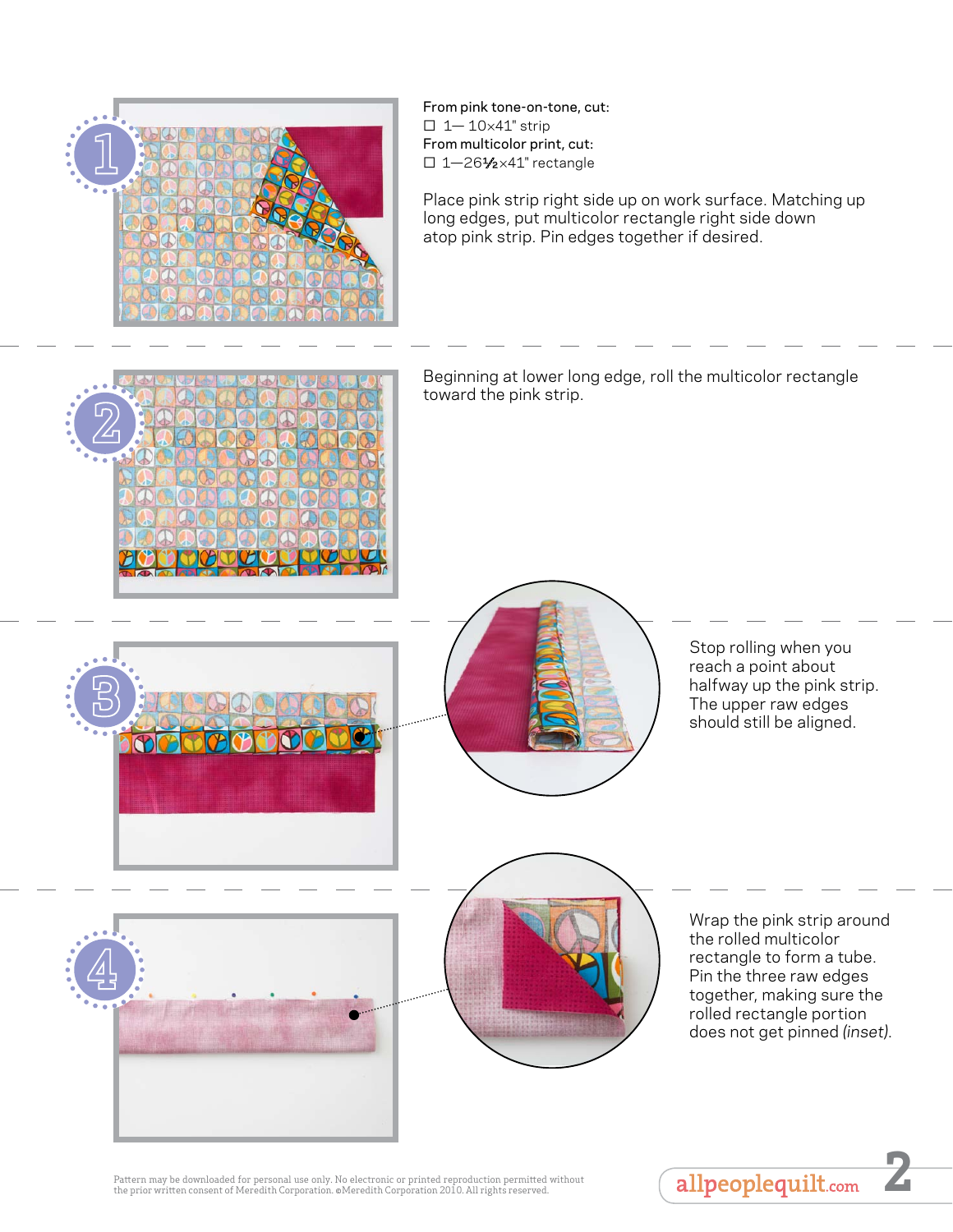

Sew pinned edges together with a 1/2" seam allowance.





As if you were pulling a sleeve from a sweater, pull the multicolor print fabric from the tube, turning the pillowcase band right side out to make a pillowcase body.



Unroll the multicolor rectangle. All seam allowances should be encased within the pink pillowcase band.



Pulling slightly on the pink band, press the band flat with seam allowances going toward the band. Turn over and repeat to press opposite side.



Pattern may be downloaded for personal use only. No electronic or printed reproduction permitted without Pattern may be downloaded for personal use only. No electronic or printed reproduction permitted without (allpeoplequilt.com )